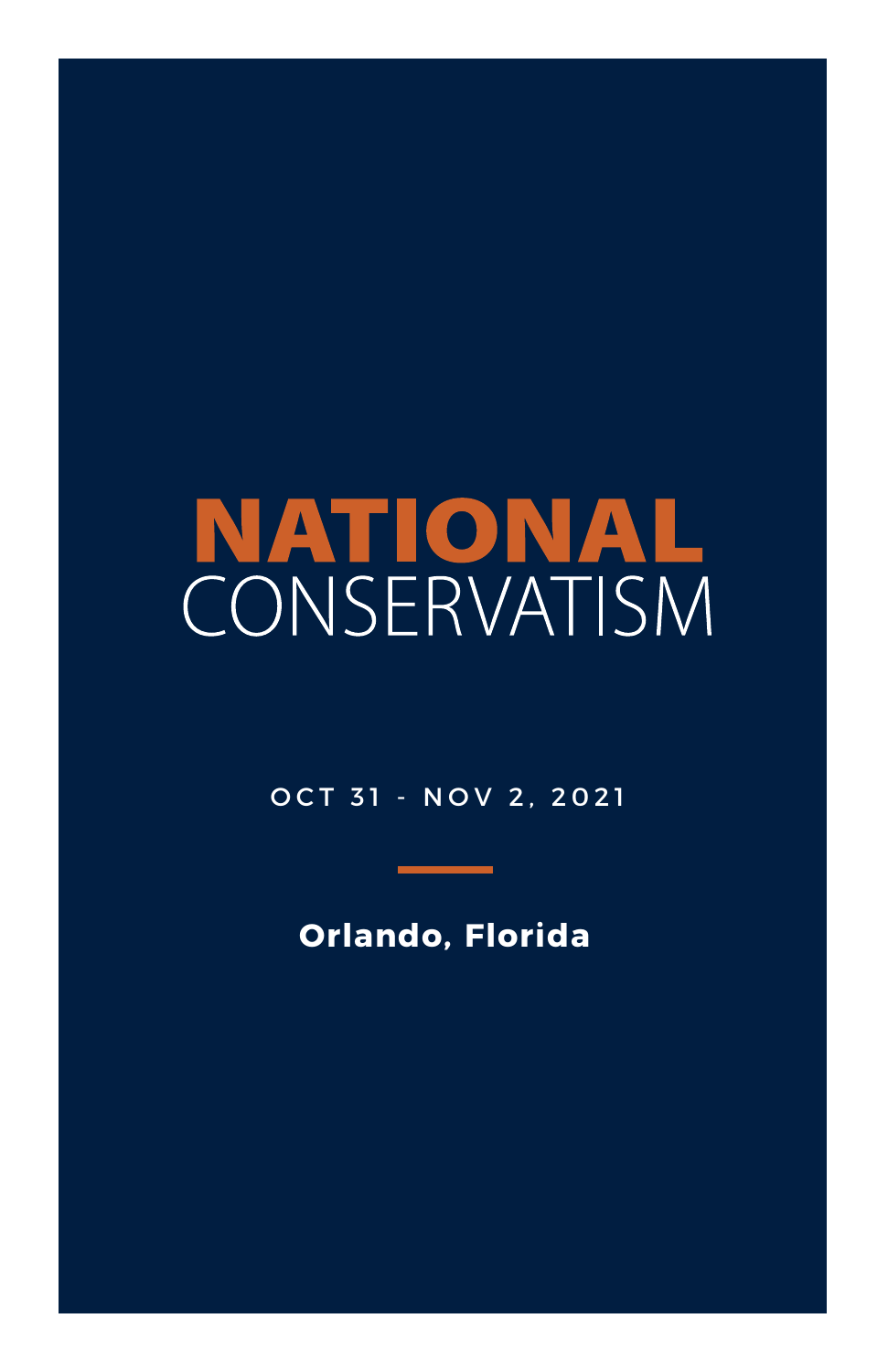# **CONFERENCE SCHEDULE**

# SUNDAY, OCTOBER 31

**1:00pm 3:00pm** Registration VIP Reception **4:00pm** Welcome and Opening Remarks: **CHRISTOPHER DEMUTH** Keynote Address: **PETER THIEL 4:45 pm** Breakout I: A: The Challenge of China

Chair: **BEN WEINGARTEN MICHAEL PILLSBURY** "China's 100 Year Marathon" **CURT MILLS** "Why China Matters for 2024" **DAVID GOLDMAN** "What Happens if China Leads the 4th Industrial Revolution?" **MICHAEL ANTON** "America and Taiwan in the 21st Century"

B: Marriage, Family, and Nation Chair: **TOM SPENCE SCOTT YENOR** "The Family Form That Nations Need" **MARY HARRINGTON** "Trads, Cads, and Radfems" **AUSTIN RUSE** "The Newly Established Church Comes for Your Family" **R. MENACHEM ZUPNIK** "The Foundations That Must Be Repaired"

C: Popular Culture and the Nation Chair: **WILL CHAMBERLAIN ALYSSA CORDOVA** "The Cancel Culture and Conservative Books" **AMANDA MILIUS** "The Movies and the Nations Mythology" **EMILY JASHINSKY** "Culture Crack-Up" **BATYA UNGAR-SARGON** "America's Hidden Class Divide and Our Terrible Media"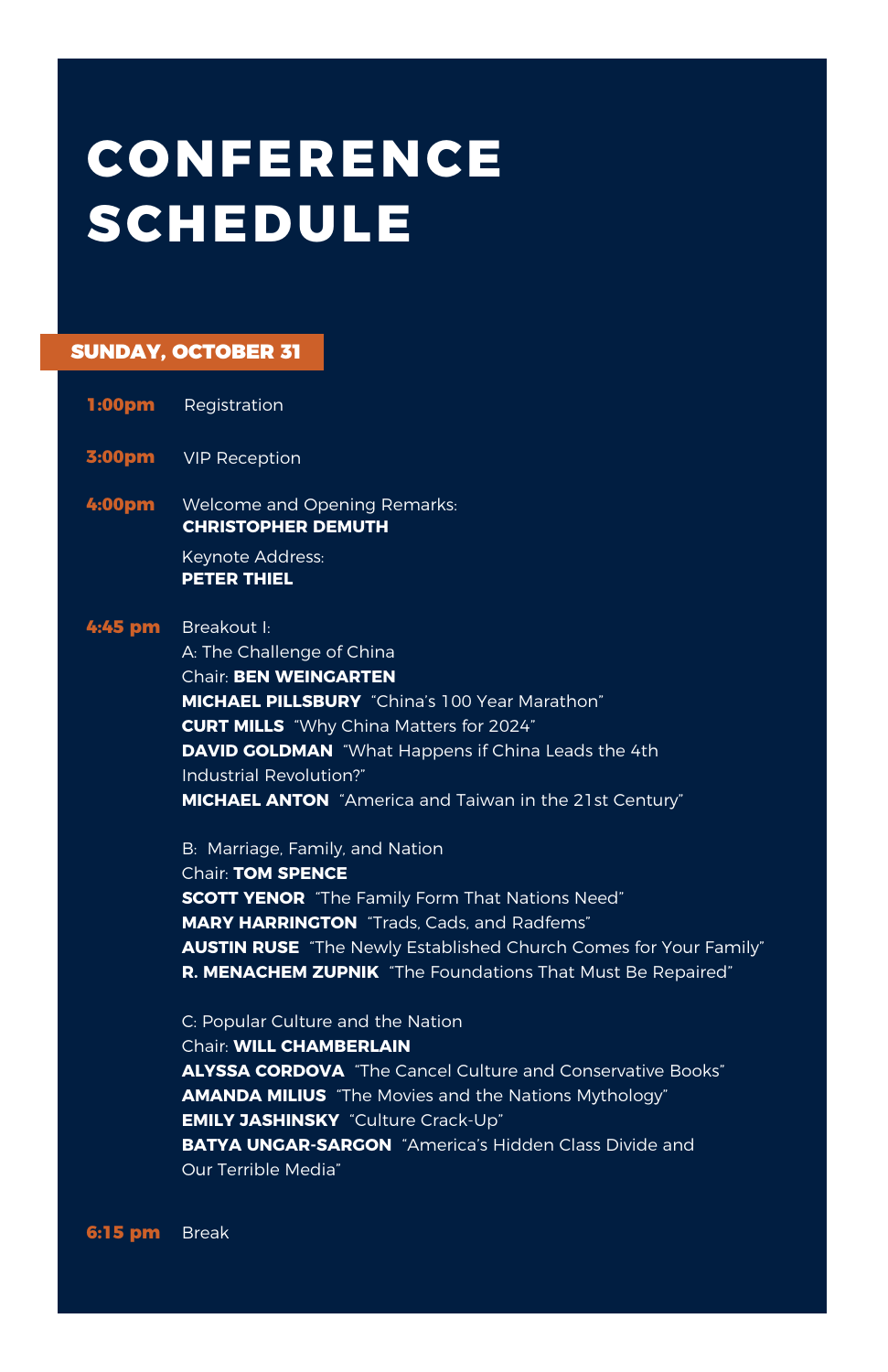#### **6:30 pm** Conference Dinner

Opening Remarks and Benediction: **CHRISTOPHER DEMUTH REV. JOHN STONESTREET MARCELL FELIPE** "Why Cuban Americans Get the Marxist Threat"

Keynote Address: **GLENN LOURY** "The Case for Black Patriotism"

Keynote Address: **SEN. JOSH HAWLEY** "The Future of the American Man"

**10:00pm** End of Day 1

# MONDAY, NOVEMBER 1

**9:00 am** Opening Remarks and Benediction: **ANNA WELLISZ RABBI MENACHEM ZUPNIK CHRISTOPHER RUFO** "Critical Race Theory and Its Enemies"

#### Keynote Address:

**SEN. MARCO RUBIO** "We Need Corporate Patriotism to Defeat American Marxism"

Keynote Address: **SEN. TED CRUZ** "American Revival"

#### **10:30 am** Coffee Break

**10:45 am** Plenary I

Chair: **RUSTY RENO SOHRAB AHMARI** "Neoliberal Nowhere-Land" **YORAM HAZONY** "De-Fusionism"

#### **11:45 am** Breakout II

A: America Among the Nations Chair: **JOHNNY BURTKA NADIA SCHADLOW** "The End of Globalism" **DANIEL MCCARTHY** "American Security in the Age of Entropy" **KIRON SKINNER** "The Trump Doctrine Still Matters" **GIL BARNDOLLAR** "Obstacles to Change: People, Ideas & Things"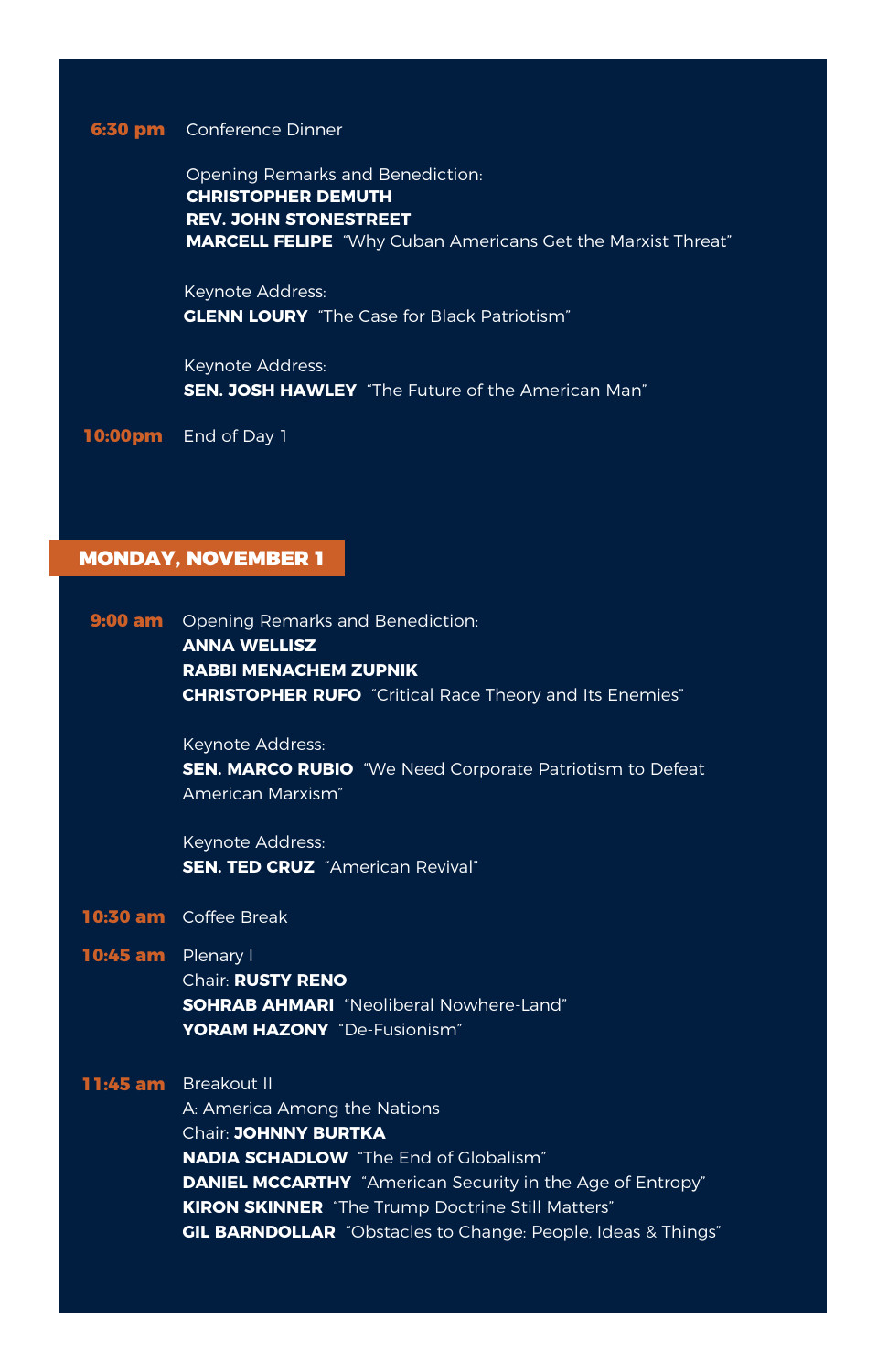B: The American Future Chair: **LIZ WHEELER NATE FISCHER** "The National Good in the Digital Age" **SETH DILLON** "A Future Without Comedy? Censorship, Satire, and The Babylon Bee" **SARAH SUMNER** "It's All About Who We Say God Is"

C: Virtue, the Free Market, and the Nation Chair: **MARION SMITH RICHARD REINSCH** "The Moral and Political Foundation of the Market Order" **DAVID ROSE** "Why Conservative Concerns About Market Economics are About Half Right" **JAY RICHARDS** "Truths Conservatism Should Draw From Economic History" **DIANA FURCHTGOTT-ROTH** "Are Nationalism and Free Trade Compatible?"

## **1:15 am** Lunch Break

#### 2:30 pm Plenary II

#### Chair: **DAVID BROG**

**PATRICK DENEEN** "America's Pre-Liberal Past and Post-Liberal Future" **RICH LOWRY** "The Assault on American National Identity" **AYAAN HIRSI ALI** "The Menace of Wokeism" **CHRISTOPHER DEMUTH** "Why I am a National Conservative"

#### **4:00 pm** Coffee Break

#### **4:30 pm** Breakout III

 American Reformation" A: Woke Capitalism Chair: **COLIN MORAN JUSTIN DANHOF** "How the Left Captured Big Business" **VIVEK RAMASWAMY** "The Church of Diversity and an **MATT PETERSON** "The Commercial-Cultural Movement That Can Save America"

#### B: Anglo-American Conservatism

#### Chair: **R. YEHOSHUA PFEFFER**

**DAVID BROG** "Anglo-American Nationalism from Disraeli to Today" **OFIR HAIVRY** "Tradition and Nationhood from Selden to Burke" **BRAD LITTLEJOHN** "Pragmatic Empiricism and the American Founding"

#### C: Immigration

#### Chair: **RUSTY RENO**

**MARK KRIKORIAN** "Mass Immigration vs. Modern Society" **BRANDON JUDD** "Causes of the Border Crisis and Steps to Solving It" **JOHN FONTE** "The Migration Crisis and the American Regime"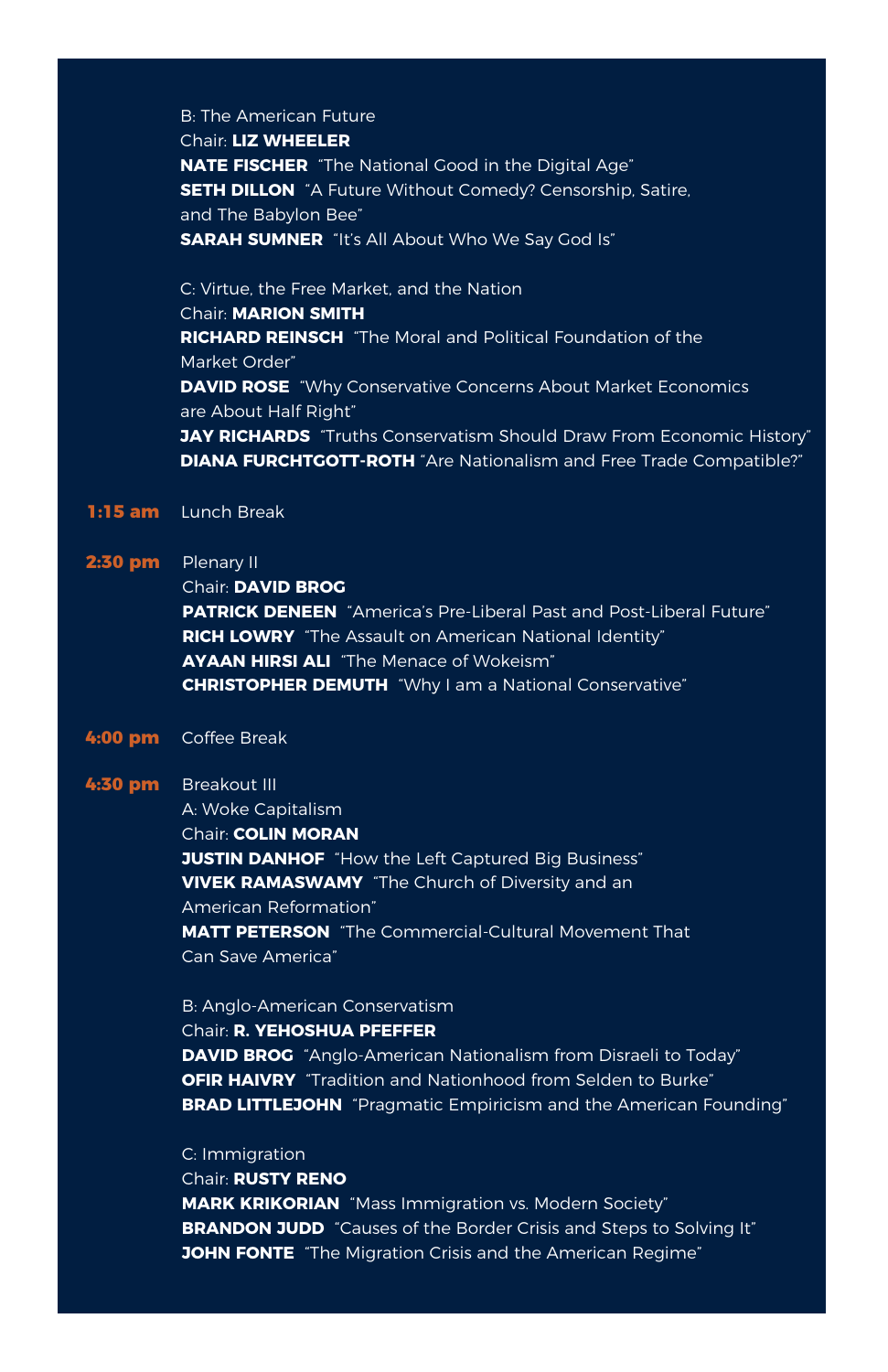**6:00 pm** Dinner Break Student Session

**8:00 pm** Panel Discussion with **SOHRAB AHMARI, YORAM HAZONY, DOUGLAS MURRAY**, and **DAVE RUBIN**

**10:00 pm** End of Day 2

### TUESDAY, NOVEMBER 2

**9:00am** Plenary III

Chair: **RUSTY RENO MIRANDA DEVINE** "The Laptop from Hell and the New Censorship Regime" **CHRIS WRIGHT** "A Witch's Brew of Politics, Corporate Virtue Signaling and Climate Alarmism" **ROD DREHER** "What Conservatives Must Learn from Orban's Hungary" **DAVE RUBIN** "The Future Conservative"

**10:30 am** Coffee Break

Breakout IV **11:00 am**

> A: Worker Power Chair: **LUKE MOON OREN CASS** "Why National Conservatism Needs Worker Power" **SEAN MCGARVEY** "State of the Union" **BRIAN DIJKEMA** "Reviving the Roots of the American Labor Movement"

B: Catholicism and the Nation Chair: **JAMES LUCIER ANNA WELLISZ** "Patriotism as a Commandment" **ROBERT ROYAL** "Our Biggest Unadmitted Bias" **RUSTY RENO** "Catholic Universalism and National Loyalty"

C: What Is National Conservatism? Chair: **AYLANA MEISEL RYAN WILLIAMS** "The Founders, Conservatism, and Nationalism" **JOSH HAMMER** "National Conservatism: The Only Path Forward" **RACHEL BOVARD** "National Conservative Priorities" **JULIUS KREIN** "Nationalism: Theory and Practice"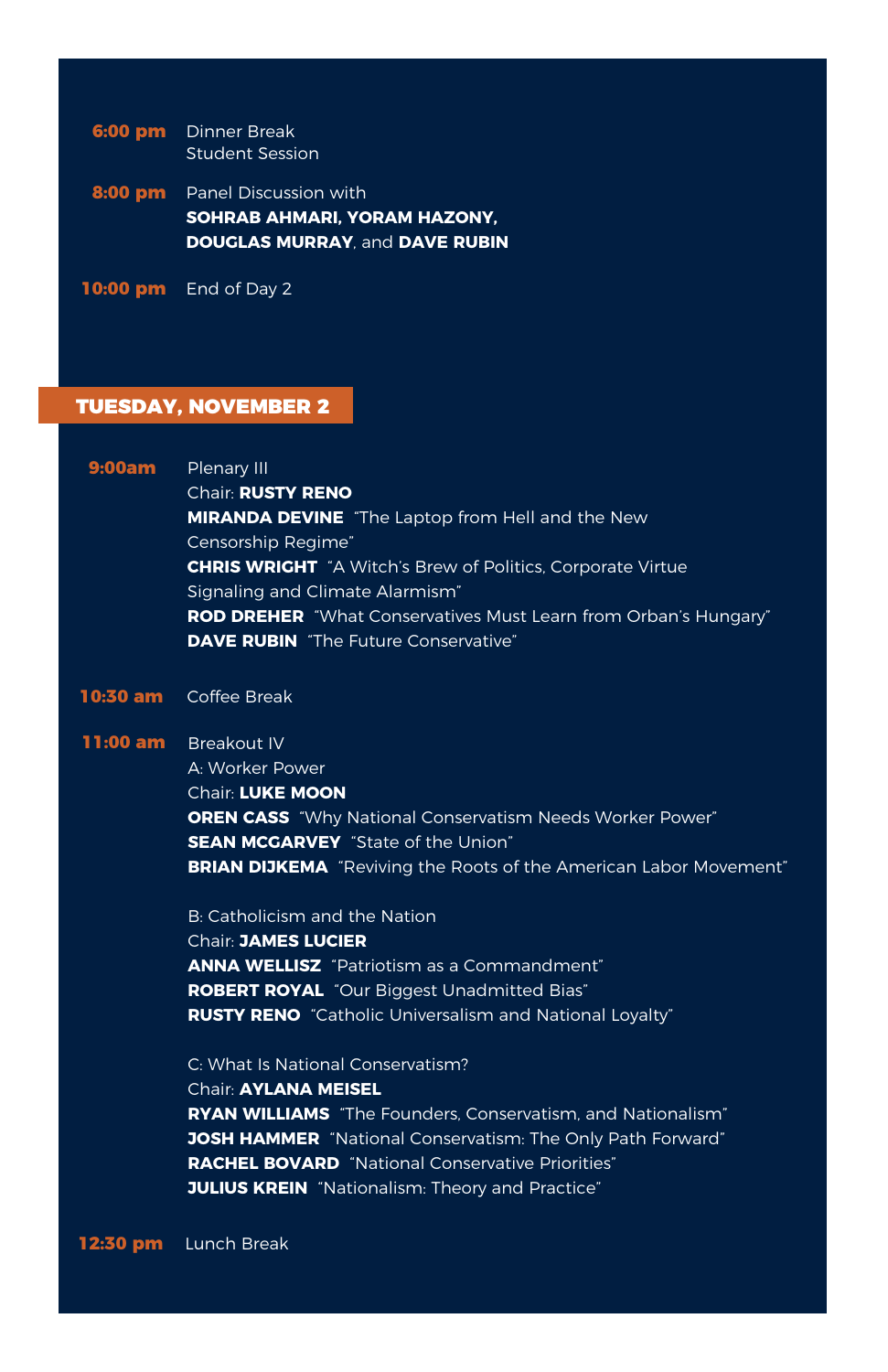#### **2:00 pm** Plenary IV

Chair: **JOHNNY BURTKA**

**MICHAEL KNOWLES** "Does America Still Have a Future?" **CAROL SWAIN** "What Christianity Has to Say About Race" **TOM KLINGENSTEIN** "Winning the Cold Civil War" **MARY EBERSTADT** "Why Conservatism? An Open Letter to Young Americans"

#### **3:30 pm** Coffee Break

#### **4:00 pm** Breakout V

A: Race and the Nation Chair: **DAVID BROG DERRYCK GREEN** "Racial Identity or National Identity?" **JOSHUA MITCHELL** "How Identity Politics Betrays the Least Among Us" **JASON D. HILL** "Creating America's New Manifest Destiny" **MIKE GONZALEZ** "How Race is Being Used to Introduce Marxism in America"

B: Protestantism, Nationalism, and Political Culture Chair: **NATE FISCHER CHRIS BUSKIRK** "Albion's Seed and the American Political Order" **BEN DUNSON** "Evangelicals' Fraught Relationship with Politics" **COLIN REDEMER** "The American Founding, Christianity, and the Law of Nations"

#### C: International Nationalist Alliance

Chair: **OFIR HAIVRY BALAZS ORBAN** "National Conservatism in Today's Europe" **ALVINO-MARIO FANTINI** "Strengthening International Alliances Through Media" **JOHN O'SULLIVAN** "Why Internationalism Needs Nation-States" **LUCIO MALAN**

# **5:30 pm** Break

**6:30 pm** Closing Conference Dinner

Concluding Remarks and Benediction: **CHRISTOPHER DEMUTH FR. MATTHEW DEGANCE**

**JONATHAN ISAAC** and **DAVE RUBIN**

Keynote Address: **J.D. VANCE** "The Universities are the Enemy"

#### **10:00 pm** END OF CONFERENCE

Conversation with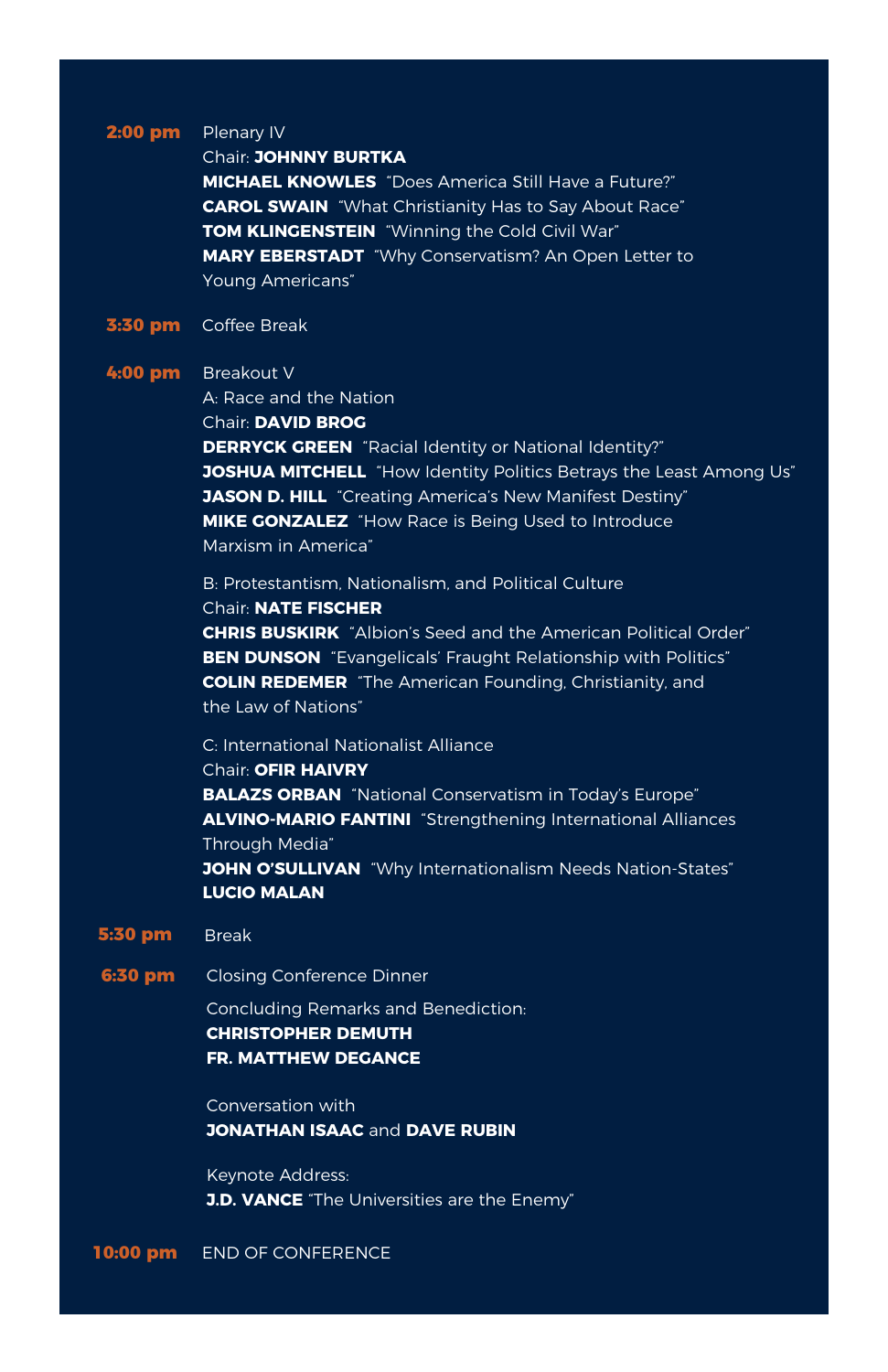# **SPECIAL THANKS**

#### **EDMUND BURKE FOUNDATION SPECIAL HONOREES (\$50,000+)**

Cathy and Alex Cranberg Common Sense Society Roger Hertog

Tom Klingenstein Colin Moran Peter Thiel

#### **EDMUND BURKE FOUNDATION SPONSORS (\$10,000)**

Beck & Stone Inc. Christopher DeMuth Daniel Oliver

Per Aspera Policy The Paul E. Singer Foundation

#### **EDMUND BURKE FOUNDATION FOUNDERS (\$5,000)**

Hal Holmes Mary and John Soriano

#### **CONFERENCE SPONSORS (\$2,500)**

Carolyn Arpin Amb. April Foley Marc Goldman Clark Judge

James Lucier Marieann and Ado Machida Grayson Murphy

#### **EDMUND BURKE FOUNDATION MEMBERSHIP (\$1,000)**

Mej Ahmed Austin Bramwell Avi Deitcher Jack Fowler Gloria Greenfield Robert Guzzardi John Haijar

Bernard Hudson Ginger Metzger Mark Ryland Thomas Spence Moses Sternstein Dominique Watkins

#### **CO-SPONSORING ORGANIZATIONS**

American Compass The American Conservative American Moment Claremont Institute Common Sense Society Danube Institute Davenant Institute

The European Conservative First Things Human Events Locals.com Modern Age New Founding White House Writers Group

#### **PUBLIC RELATIONS**

Athos PR

# **EVENT MANAGEMENT & PRODUCTION**

Event Strategies, Inc. (ESI)